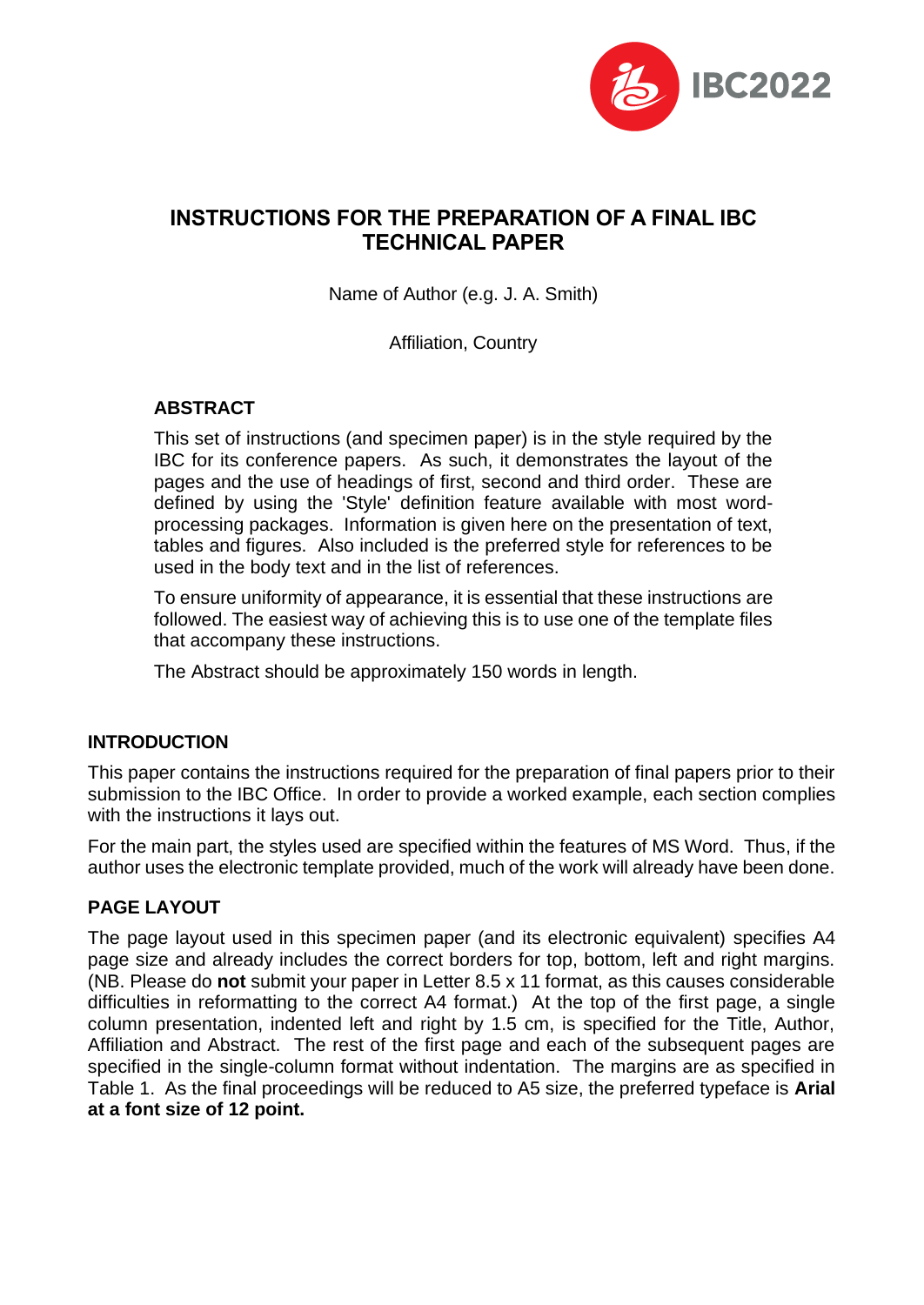

The text within a paragraph should not normally be indented: it should be 'justified' and the line spacing should be set to 'single'. There should be a half-line height space between consecutive paragraphs (i.e. 6-pt gap). For the electronic version of this paper, these features have been set within the 'Format - Paragraph' facilities of MS Word and can be accessed by defining the body text to have the 'Style' called 'Normal'.

Your paper should be **8 to 12 A4 pages** in length - including text, illustrations and references.

# **Page 1 Layout**

The paper title should be typed at the top margin of the first page in **Arial 14-pt, Capitals and Bold and must not be underlined**. The 'title' line is to be followed by one and a half blank lines (18-pt gap).

Under the title, type the name of the author(s), initials and surname only, in capitals and small letters. Decorations, degrees and professional qualifications should not be included. The 'name' line is followed by one and a half blank lines (18-pt gap).

Under the name(s), type the affiliation(s) and country of the author(s). Do not include company addresses, university departments, towns etc. The 'affiliation' line is followed by two and a half blank lines (28-pt gap).

Where multiple authors have separate affiliations, the link between author and company should be achieved by the use of superscript:-

J. A. Smith<sup>1</sup> and F. Soap<sup>2</sup>

<sup>1</sup> ATM Inc., USA and <sup>2</sup> XYZ Co., UK

As already illustrated, you are required to provide an abstract of about 150 words in length at the beginning of your paper. The heading ABSTRACT should be in capitals and bold, it should be at approximately 4.0 cm from the top margin and it should be followed by a halfline height space (6-pt gap).

The Title, Author, Affiliation and Abstract, are indented left and right by 1.5 cm with the Justification set to 'Centre'.

In the electronic example of this paper, the MS Word 'Styles' called 'Title', 'Name', 'Affiliation' and 'Abstract' have been defined and used. These specify the appropriate styles and the spaces between each element, such that their position relative to the top of the page is correct.

One and a half blank lines (18-pt) should follow the abstract before the start of the main text. The main text should be typed in single- column, non-indented.

| Margin        | Size (cm) |
|---------------|-----------|
| Top           | 2.0       |
| <b>Bottom</b> | 2.0       |
| Left          | 2.0       |
| Right         | 2.0       |

Table 1 – Size of Margins

Throughout the main text, do not indent: the text for headings and paragraphs should always start at the left-hand margin. - Size of Margins

The title INTRODUCTION coincides with the start of the main text presentation. It is preceded by no additional lines of space (other than those following the abstract) and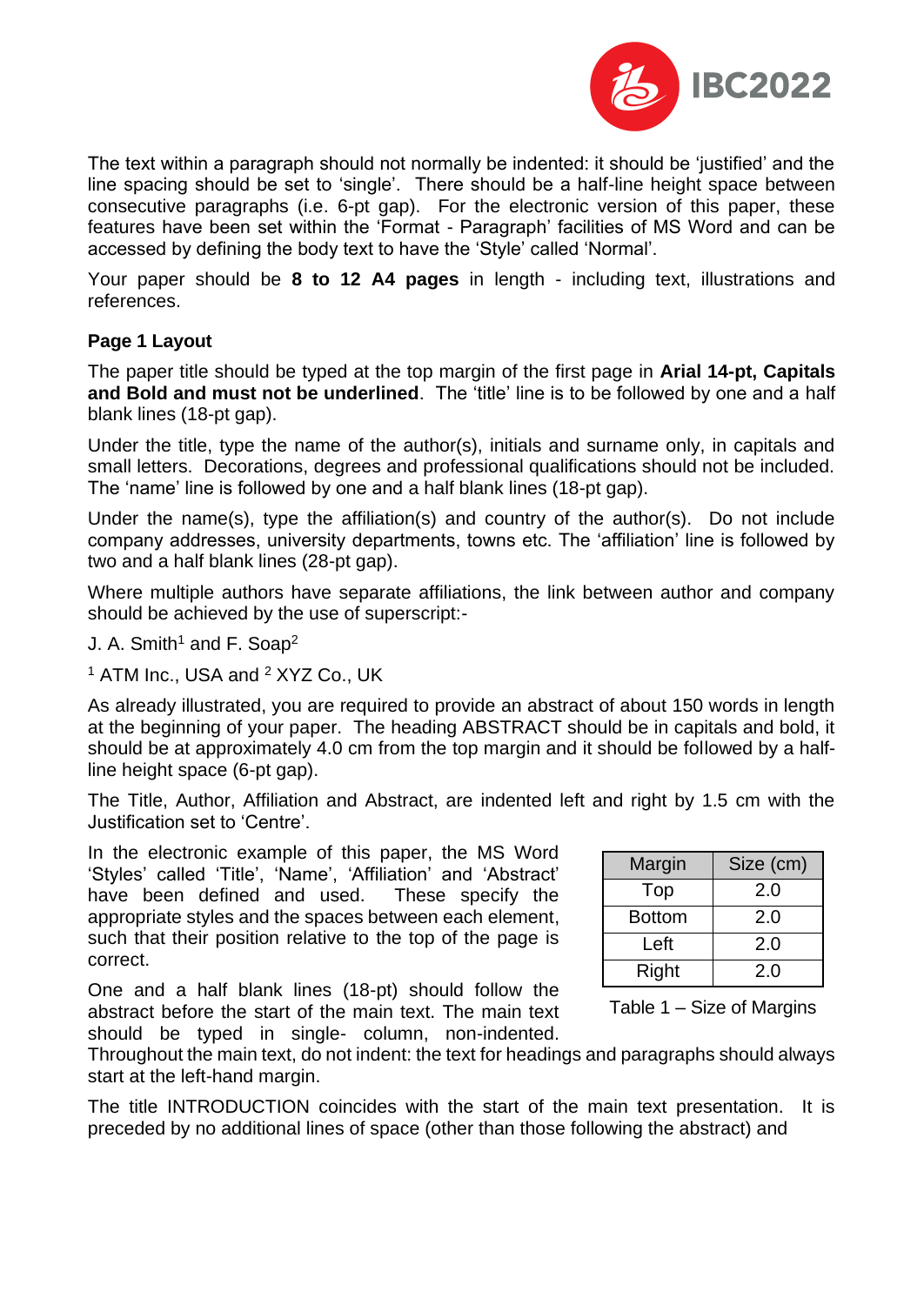

followed by a half-line height space (6-pt gap). Otherwise, it is in the same style as a first order heading. In order to create the appropriate vertical spacing, the 'Style' 'Introduction' has been specified.

### **FIRST ORDER HEADINGS**

The above is a First Order Heading. It should commence at the left-hand margin of the page, it must be in 'Upper Case' bold letters and be preceded by one blank line and followed by a half-line height space (12-pt and 6-pt respectively). The pre-defined Style '1st Order Heading' is used.

### **Second Order Heading**

A Second Order Heading, as above, is in bold and has the first letter of each word in capitals and the rest in small letters. It should begin at the left-hand page margin and be preceded by one blank line and followed by a half-line height space (12-pt and 6-pt respectively). It uses 'Title Case' and the pre-defined Style '2nd Order Heading'

### **Third order heading**

A Third Order and subsequent Order Headings for IBC would be as shown here. It uses capitals and small letters in what is known as 'Sentence Case' and should be in bold. As with other headings, it should be preceded by one blank line but the text should continue on the next line. For this, the Style '3rd Order Heading' is used.

# **STYLE OF REFERENCES**

References should be presented in the text as 'Meares (1)', 'Tanton and Stone (2)' and, for more than two authors, 'Feige et al (3)'. If one work is cited more than once in the text it should, at every subsequent mention, be referred to only by the number given at the first mention.

A numerical list of references should be given at the end of the paper using the 'Normal' Style. This provides single line spacing within each reference and a half-line height space between references. The format is:

name of author(s)

the year of publication

the title of the paper or name of the book

the abbreviated name of the journal (underlined)

the volume number (underlined)

followed by the page numbers

An example of such a listing is given at the end of this paper.

NB. It is known to be possible to use the 'End Note' feature of MS Word for References such that the numbering sequence of References is automated. This has **not** been recommended here because of some residual difficulties with this feature on some platforms.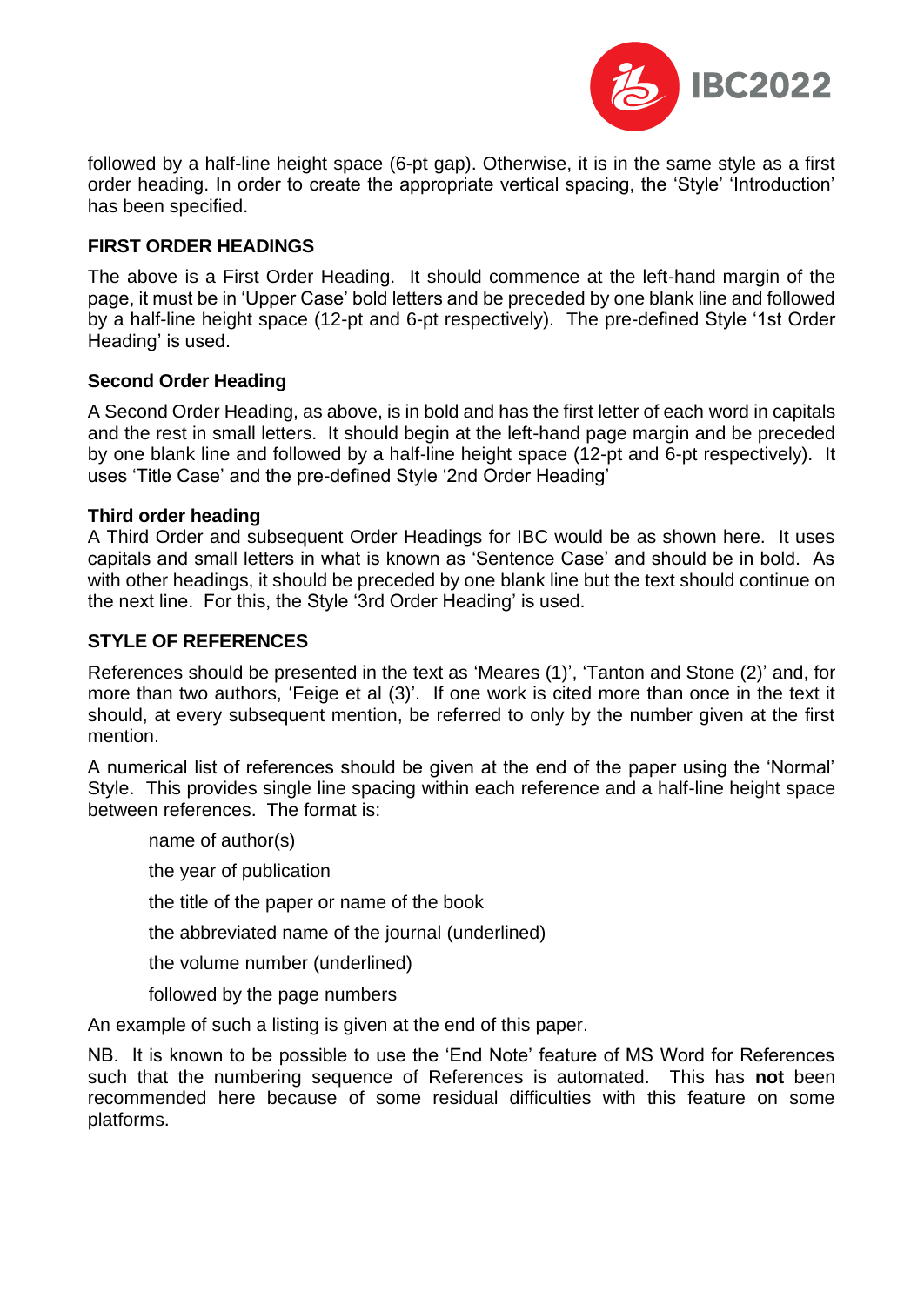

# **TABLES**

Tables should be self-contained and numbered consecutively. For a full page width table, they should appear in the text immediately after the paragraph containing the first reference to the table. For a halfpage width table, it improves the page layout if it appears aligned to the right hand margin, with the text wrapped around it, to the left: see for example Table 2.

| Column 1 | Column 2 (units) |
|----------|------------------|
| Entry 1  | Number 1         |
| Entry 2  | Number 2         |

Table 2 - An example table with a long title such that it overlaps onto a second and third title line

To achieve the required page-related position, it is necessary in MS Word to create the table and its caption within a 'Text Box'. Set the Text Box 'Line Colour' to 'No Line' and anchor the frame to the page, allowing text wrapping around the box. The caption should be headed by the word 'Table' followed by a number and then a hyphen followed by the title of the table. The caption for the Table should normally be **'centred' and in Arial 12-pt**: the Style 'Caption' has been defined for this.

Each column in the table should be clearly headed and incorporate the appropriate symbols and units in which the quantities are measured. Please avoid the use of dotted or dashed lines to divide the cells of the table as these can be printer dependent and are liable to be interpreted as graphics by some packages.

# **FIGURES, PHOTOGRAPHS AND GRAPHS**

Poor quality figures, photographs and graphs are the biggest problem we face when producing the Conference Proceedings so we ask that authors take particular care in their preparation. In all cases, the figure or diagram should be pasted into the text as a **visible picture.**

In addition, we also request that you supply all figures, photographs and graphs as **separate files**. These should be at a minimum of 300 dpi (at final output size) and should preferably be TIF files although we can accept PSD (Photoshop), AI (Illustrator), JPEG (low compression values), PDF (Acrobat) and EPS formats. **Figures which we do not consider to be of high enough quality will not be published**. However, we will do our best to work with authors to ensure their figures are of suitable quality for publication.

If possible, figures should be placed on the page that contains the first reference to that figure. For a half-page width figure, it should appear in the text immediately alongside the paragraph containing the first reference to it, aligned to the right-hand margin. For a fullpage width figure, it improves the page layout if it appears at the top or bottom of the relevant page.

If you have a large number of figures and/or diagrams, particularly if many are full-page width, you may find that their presence in the text destroys the flow of the paper. Under such circumstances you should consider the alternative of assembling all the figures at the end of the paper. Even so, you should endeavour to place several figures per page (at the end of the paper), subject to the requirements of legibility.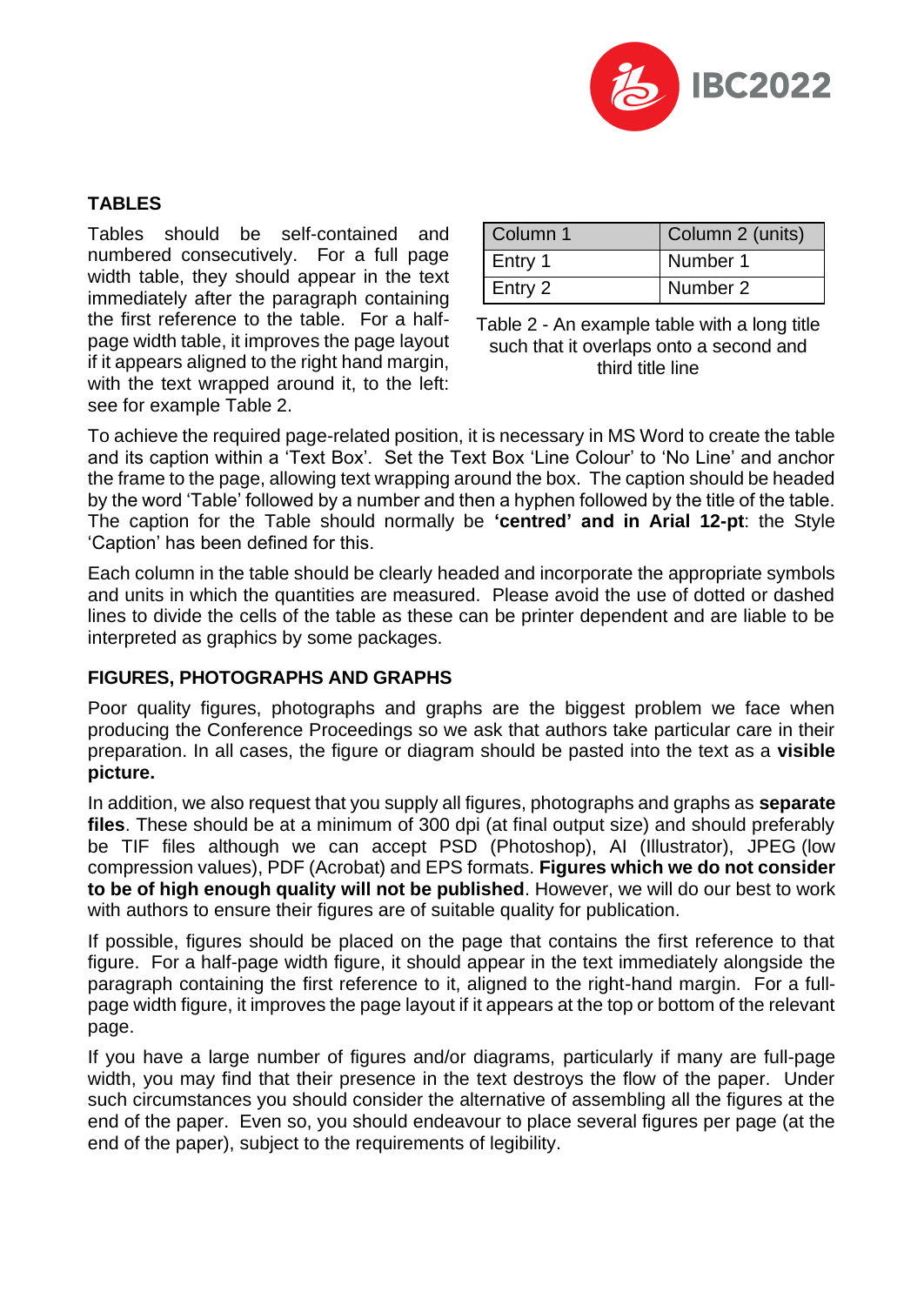

The caption should be headed by the word 'Figure' followed by a number and then a hyphen followed by the title of the figure. The caption for the figure should normally be **'centred' and in Arial 12-pt**: the Style 'Caption' should be used for this.

# **Figures**

One of the most common problems with figures is the use a font size that is too small to label axes, distances or blocks and lines that are too narrow. This frequently occurs when poorly prepared MS PowerPoint lecture slides are just reduced in scale for the printed paper.

In order to ensure easy legibility of your figure labels, you should use a font size that will result in the final printed font being **no smaller than 11 point Arial**.

It is also essential that lines in drawings are not so thin that they are hard to replicate. You should use a line width specification in your drawing package such that, when pasted into your paper and scaled as necessary, the final line width is no less than 1.0 pt.

Each figure must be accompanied by a caption, which should be typed and must not be wider than the figure to which it refers. Figure 1 shows the style of presentation to be used.

| $0.5$ pt          |  |
|-------------------|--|
| 1.0 <sub>pt</sub> |  |
| $1.5$ pt          |  |
| 2.0 <sub>pt</sub> |  |
|                   |  |

Figure 1 - Example of line widths

### **Photographs**

Scanned versions of line diagrams or black and white photographs may be included in your paper but must be of **high contrast ratio**. Please check the quality of any such photographs in the printed version you submit and ensure that these are of a suitably high quality.

Please be aware that coloured diagrams and photographs frequently do not convert sensibly to black and white presentation. Again, it is



Figure 2 – An ideal location for the new laboratory

the author's responsibility to check the presentation of these in the printed version.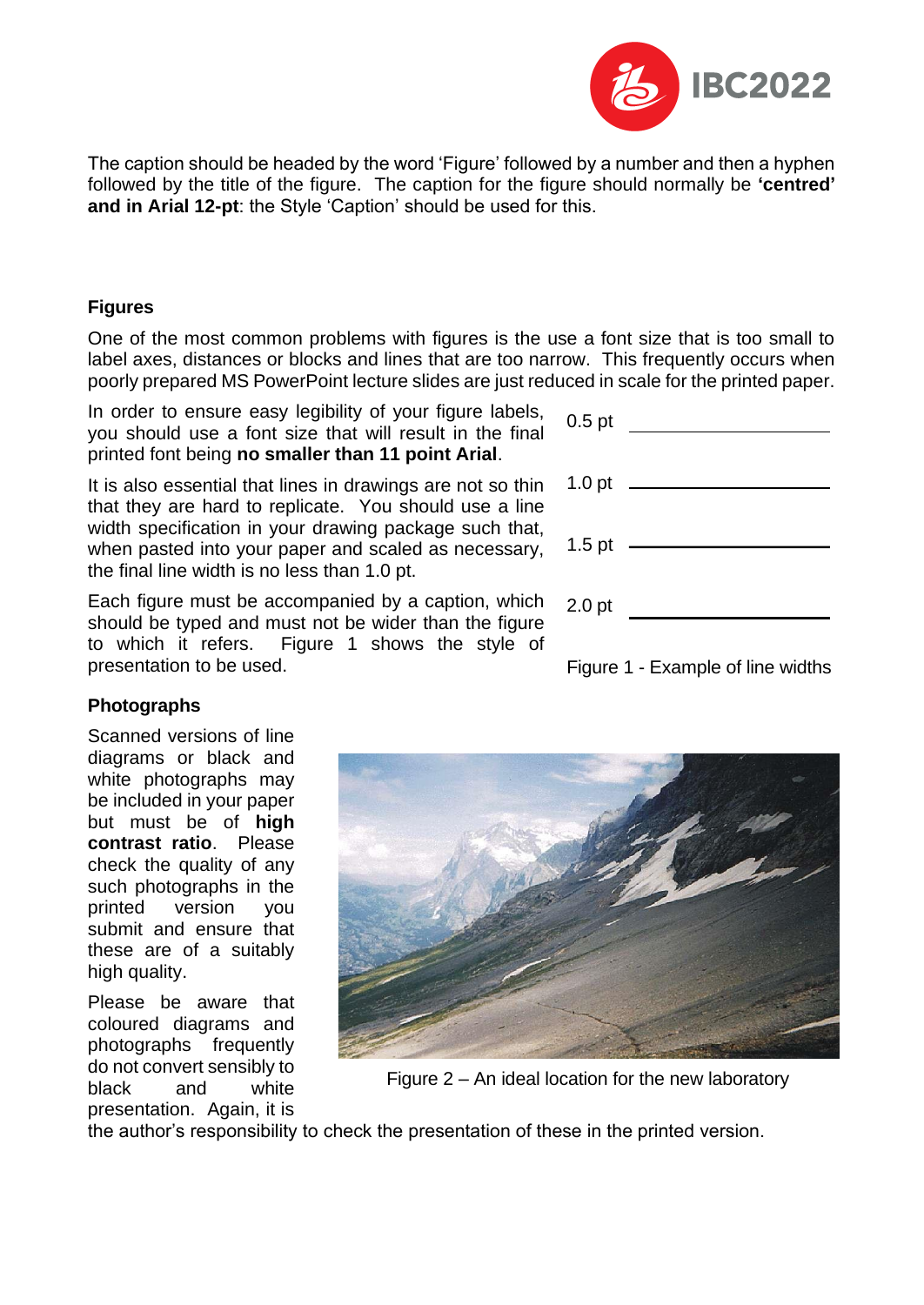

# **Graphs**

The ordinates and abscissa should be labelled with the following information: symbol, dash, description of symbol and, in parenthesis, the units (if applicable). An example of graphical presentation is given in Figure 3.

Where the drawing for a graph is being created in a mathematical package (e.g. Mathcad) or an engineering package, it is recommended that the drawing should be output as a TIF file, and imported into Word as a picture.

### **UNITS**

Unless there is a good reason for doing otherwise, the SI international system of units should be used throughout the paper.

### **ABBREVIATIONS**

Abbreviations of words should be avoided, bearing in mind the linguistic difficulties for readers whose mother tongue is not English. For the same reason, one should avoid using words, which although in common use, are not normally found in a dictionary.

If, however, a particular phrase is going to be used frequently throughout a paper, it is acceptable to define an abbreviation at the first occurrence of the phrase and then use the abbreviation thereafter. The style should be as given in the following example:- .... International Standards Organisation (ISO) ...….................. where the ISO ...................

### **COPYRIGHT**

Authors are reminded that it is their responsibility to **obtain, in advance, any copyright clearance that may be required** for the publication of their paper by IBC. A Copyright Agreement will be provided prior to publication which must be completed and returned along with the paper to confirm that material contained in your paper is released for publication.

Any acknowledgement regarding copyright must be made at the conclusion of the text under the section entitled 'Acknowledgements'.

### **MISCELLANEOUS**

### **Proprietary Articles**

It is important that neither the technical paper nor the presentation should be turned into an opportunity to advertise one's products: that is not the aim of IBC. However, it is recognised that important and valuable debates may result from a presenter's freedom to indicate why certain technical decisions were taken by an organisation in the development of a product. Thus, presenters



may discuss the principles and  $\overline{\phantom{a}}$  Figure 3 – Value comparisons over the last five years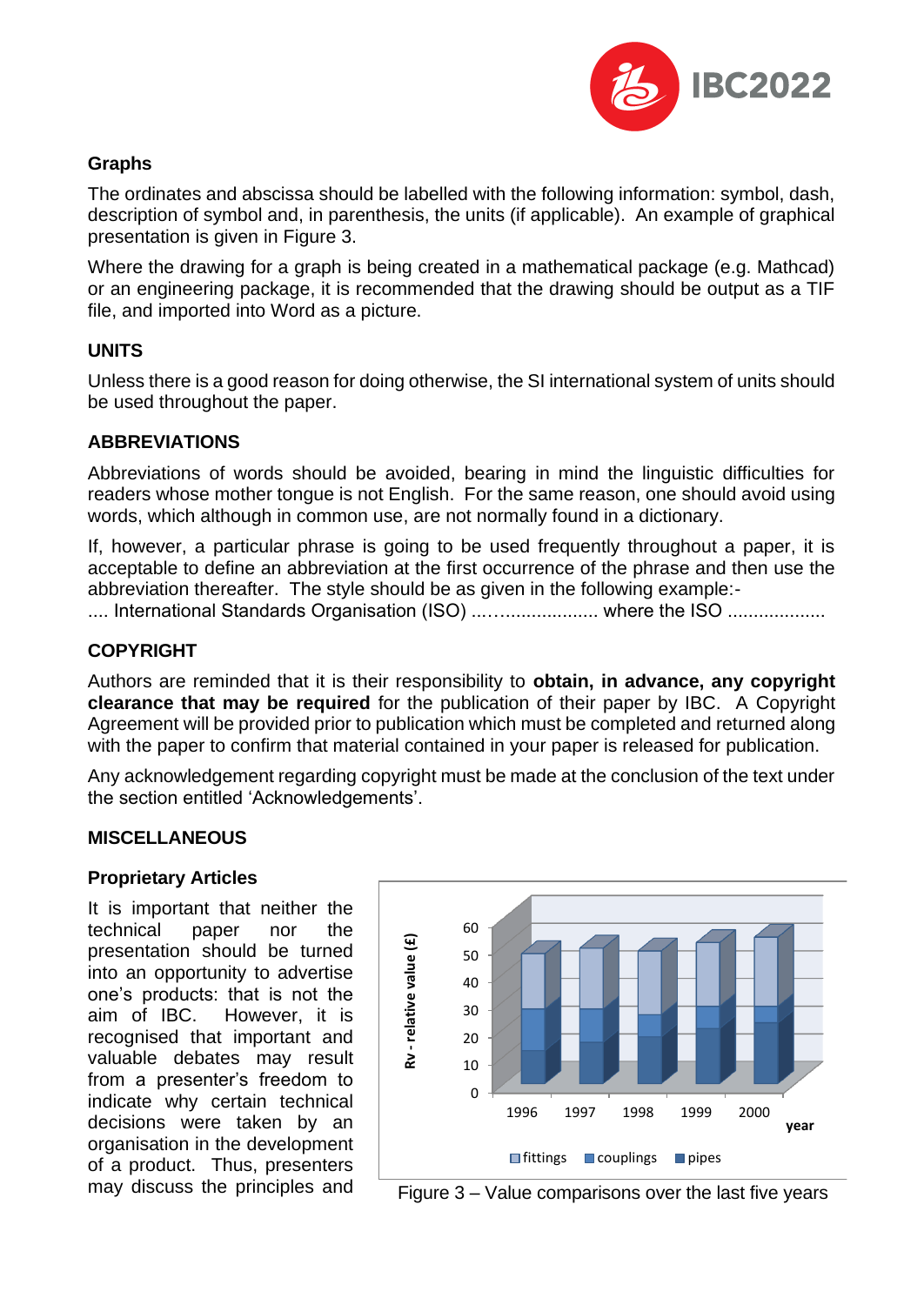

technical background to their manufacturing decisions, as long as this is done with due care and only to the extent necessary to support their paper.

Where the specific identity of a product is not relevant to the arguments being presented, proprietary names should not be included.

#### **Standard of Written English**

The assessors will review the papers based upon the **technical content**. However, papers suffering from excessive spelling mistakes and poor English may be returned to the author because of the difficulty of assessing them. Authors whose mother tongue is not English may find it useful to have their paper proof-checked by a native English speaking colleague.

Please read through your paper and check for spelling mistakes.

### **PAGE NUMBERS, HEADERS AND FOOTERS**

These should **not** be added to the paper.

#### **INSTRUCTIONS ON THE USE OF THE IBC TEMPLATE FILE**

Included in this file is a template prepared in MS Word.

Either type into the template the text of your paper or import a file containing the text previously prepared. Where necessary, identify and specify the different 'Styles' for Title, Name, Affiliation, Abstract, Introduction, 1st, 2nd, and 3rd Order Headings. Finally, import any tables and figures.

#### **SUBMISSION OF COMPLETED PAPER**

On completion of the paper, an electronic copy of the paper, MS Word & PDF, should be submitted by email.

Papers often require amending after they have been assessed and if the alterations are minor (that is, a few typographical errors or correction to the title layout on the first page), the IBC Office can carry out the alterations on your behalf. Any major rewrites will have to be carried out by the author him/herself.

### **CONCLUSIONS**

This paper has given the necessary instructions to authors preparing contributions to IBC.

### **REFERENCES**

1. Meares, D. J. 1995. Instructions for the preparation of a final IBC typescript. IBC Instruction Set. September, 1995 to 2010.

2. Tanton, N. E. and Stone, M. A., 1988. HDTV displays: subjective effects of scanning standards and domestic picture sizes. Proceedings of 1988 International Broadcasting Convention. pp. 204 to 211.

3. Feige, F., Kirby, D. and Wüstenhagen, U., 1994. ISO/MPEG subjective tests on multichannel audio coding systems. Part 2: Practical realisation and test results.